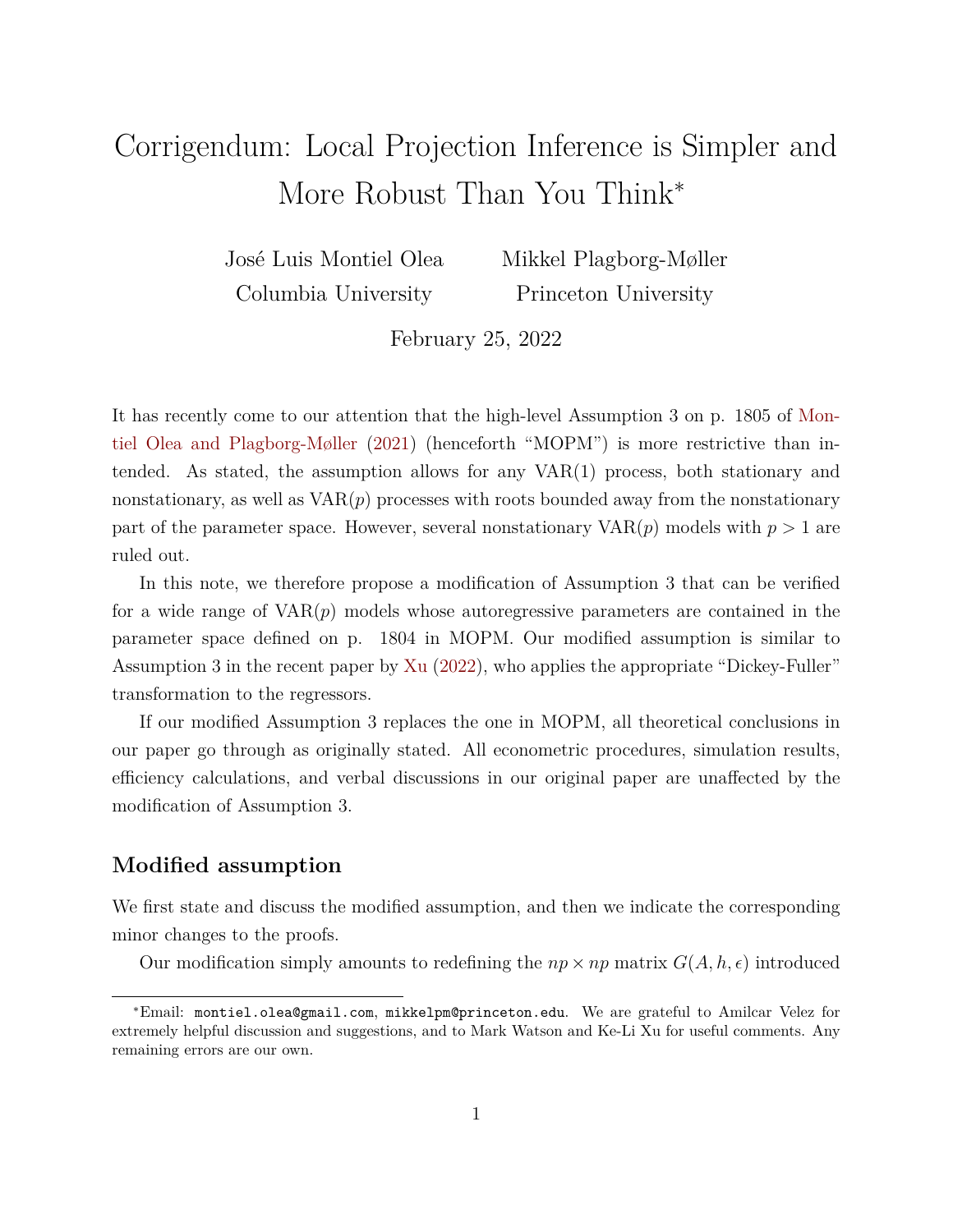on p. 1805 in MOPM. In place of the old definition, consider

$$
G(A, h, \epsilon) = \begin{pmatrix} I_n & 0_{n \times n} & 0_{n \times n} & 0_{n \times n} & \cdots & 0_{n \times n} \\ I_n & -\operatorname{diag}(\tilde{\rho}(A, \epsilon)) & 0_{n \times n} & 0_{n \times n} & \cdots & 0_{n \times n} \\ 0_{n \times n} & I_n & -\operatorname{diag}(\tilde{\rho}(A, \epsilon)) & 0_{n \times n} & \cdots & 0_{n \times n} \\ \vdots & \vdots & \ddots & \vdots & \ddots & \vdots \\ 0_{n \times n} & \cdots & \cdots & 0_{n \times n} & I_n & -\operatorname{diag}(\tilde{\rho}(A, \epsilon)) \end{pmatrix}^{-1}
$$

$$
\times \begin{pmatrix} \operatorname{diag}(g(\rho_1^*(A, \epsilon), h), \ldots, g(\rho_n^*(A, \epsilon), h)) & 0_{n \times n(p-1)} \\ 0_{n(p-1) \times n} & I_{n(p-1)} \end{pmatrix},
$$

where both matrices above are  $np \times np$ , and we define  $\tilde{\rho}(A, \epsilon) \equiv (\tilde{\rho}_1(A, \epsilon), \ldots, \tilde{\rho}_n(A, \epsilon))'$ and  $\tilde{\rho}_i(A, \epsilon) \equiv \text{sign}(\rho_i(A)) \max\{|\rho_i(A)|, \epsilon\}$  for  $i = 1, \ldots, n$  $i = 1, \ldots, n$  $i = 1, \ldots, n$ <sup>1</sup>. Here and in the following we use several objects defined on p. 1805 in MOPM; in particular,  $g(\rho, h)^2 \equiv \min\{\frac{1}{1-\rho}\}$  $\frac{1}{1-|\rho|},h\},\$  $\rho_i^*(A, \epsilon) \equiv \max\{|\rho_i(A)|, 1 - \epsilon/2\}$ , and  $\rho_i(A)$  is the *i*-th potentially near-unity root for any VAR coefficients A contained in the parameter space  $\mathcal{A}(a, C, \epsilon)$  defined on p. 1804 in MOPM.

**Assumption 3** (modified). For any  $C > 0$  and  $\epsilon \in (0, 1)$ ,

$$
\lim_{K \to \infty} \lim_{T \to \infty} \inf_{A \in \mathcal{A}(0, C, \epsilon)} P_A \left( \lambda_{\min} \left( G(A, T, \epsilon)^{-1} \left[ \frac{1}{T} \sum_{t=1}^T X_t X_t' \right] G(A, T, \epsilon)^{-1} \right) \ge 1/K \right) = 1.
$$

This modified assumption is identical to the old one, except for the definition of the matrix  $G(A, T, \epsilon)$ . Define the quasi-differenced process  $\tilde{y}_t(A, \epsilon) \equiv (\tilde{y}_{1,t}(A, \epsilon), \ldots, \tilde{y}_{n,t}(A, \epsilon))'$ by  $\tilde{y}_{i,t}(A, \epsilon) \equiv y_{i,t} - \tilde{\rho}_i(A, \epsilon)y_{i,t-1}$  for all *i* and *t*. Our modified Assumption 3 then requires the sample second moment matrix of the scaled and transformed *np*-dimensional process

$$
G(A,T,\epsilon)^{-1}X_t = \left(\frac{y_{1,t-1}}{g(\rho_1^*(A,\epsilon),T)},\ldots,\frac{y_{n,t-1}}{g(\rho_n^*(A,\epsilon),T)},\tilde{y}_{t-1}(A,\epsilon)',\ldots,\tilde{y}_{t-p+1}(A,\epsilon)'\right)'
$$

to be asymptotically uniformly nonsingular. Note that if  $p = 1$ , then only the first *n* elements appear in the above vector. It is standard to verify the asymptotic nonsingularity of this sample second moment matrix for stationary  $VAR(p)$  parameter sequences  $A = A_T$ , as well as for parameter sequences that have a single local-to-unity or unit root per series  $y_{i,t}$ ,  $i = 1, \ldots, n$ , as assumed in the parameter space in Definition 1 of MOPM (p. 1804).<sup>[2](#page-1-1)</sup>

<span id="page-1-0"></span><sup>&</sup>lt;sup>1</sup>Since  $|\tilde{\rho}_i(A, \epsilon)| \geq \epsilon$ , the first matrix in the above display is nonsingular.

<span id="page-1-1"></span><sup>&</sup>lt;sup>2</sup>Note that  $g(\rho_i^*(A_T, \epsilon), T)^{-1} \propto T^{-1/2}$  for local-to-unity or unit root sequences  $\rho_i(A_T)$ .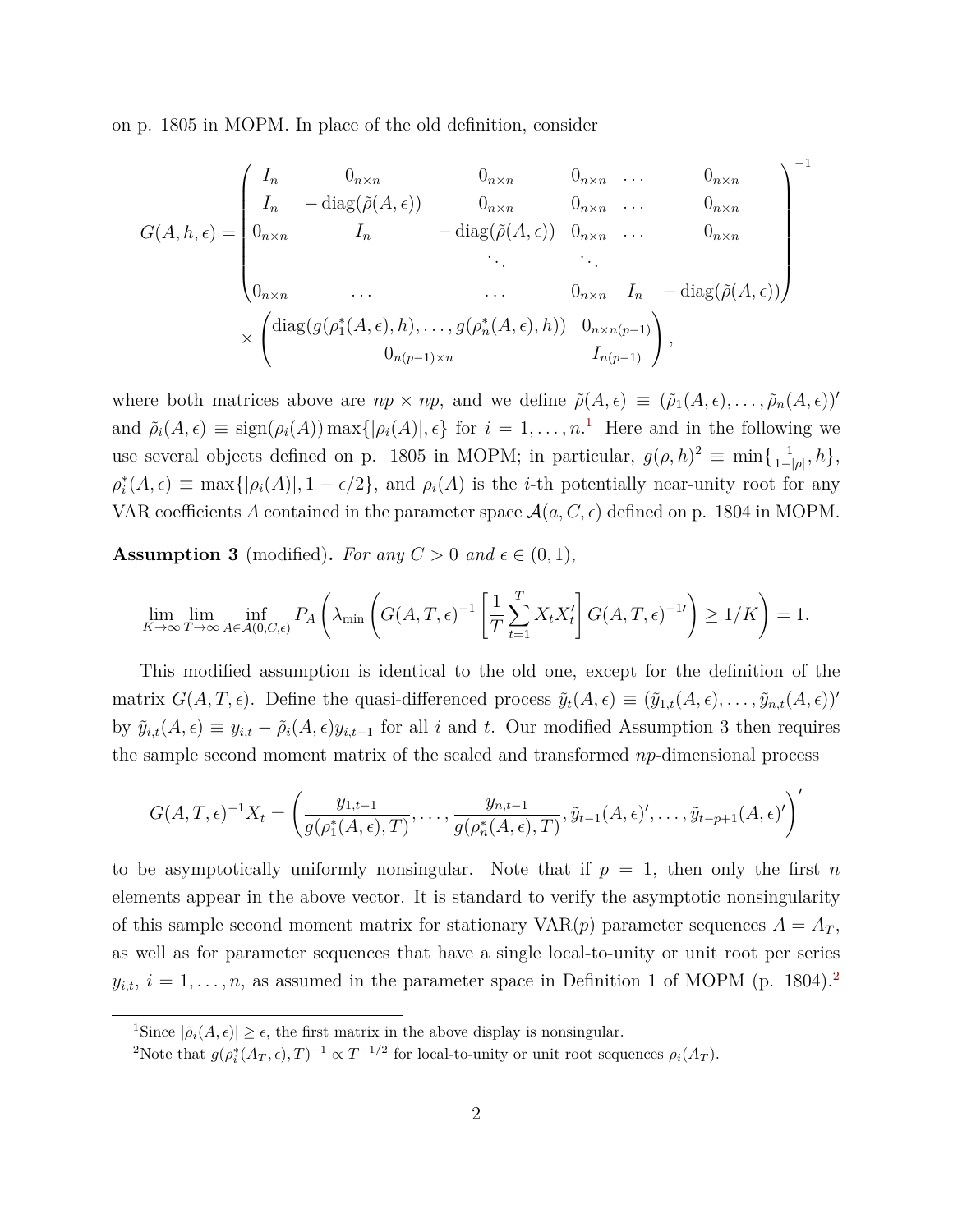See for example [Hamilton](#page-4-2) [\(1994,](#page-4-2) pp. 551–552) for the unit root case and [Stock](#page-4-3) [\(1994,](#page-4-3) pp. 2754–2755) for the local-to-unity case. Verifying *uniform* nonsingularity requires additional steps, as in Appendix C of MOPM.

## **Modified proofs**

The only propositions or lemmas in MOPM (and the Supplemental Material) that rely on the specific definition of the matrix  $G(A, h, \epsilon)$  are Proposition 1 and Lemmas A.3, A.5, E.1, and E.2.[3](#page-2-0) The proofs of these results go through unchanged, except that we must additionally show that the following three statements hold for any  $j \in \{1, ..., n\}$  and  $r \in \{1, ..., p-1\}$ , under the assumptions of Lemma A.3 in MOPM:

<span id="page-2-3"></span><span id="page-2-1"></span>i) 
$$
\frac{1}{(T-h_T)^{1/2}} \sum_{t=1}^{T-h_T} u_t \tilde{y}_{j,t-r}(A_T, \epsilon) = O_{P_{A_T}}(1).
$$
  
\nii) 
$$
\frac{1}{(T-h_T)v(A_T, h_T, w)} \sum_{t=1}^{T-h_T} \xi_{1,t}(A_T, h_T) \tilde{y}_{j,t-r}(A_T, \epsilon) = o_{P_{A_T}}(1).
$$
  
\niii) 
$$
\frac{1}{T-h_T} \sum_{t=1}^{T-h_T} (\tilde{y}_{j,t-r}(A_T, \epsilon))^4 = O_{P_{A_T}}(1).
$$

<span id="page-2-2"></span>Note that if  $|\rho_j(A_T)| \geq \epsilon$ , then by Definition 1 in MOPM (p. 1804),  $\tilde{y}_{j,t}(A_T,\epsilon) = y_{j,t}$  $\rho_j(A_T)y_{j,t-1}$  can be viewed as a component of a VAR(*p* − 1) process with coefficients  $\tilde{A}_T$ contained in the uniformly stationary parameter space  $\mathcal{A}(1,\epsilon,C)$ . The proof of Lemma E.8 in MOPM (Supplemental Material pp. 14–15) then immediately implies that the expression on the left-hand side of [\(i\)](#page-2-1) has uniformly bounded second moment (simply substitute  $\tilde{y}_{i,t}(A_T,\epsilon)$ for  $y_{j,t}$  in the proof). If on the other hand  $|\rho_j(A_T)| \leq \epsilon$ , then  $\frac{1}{(T-h_T)^{1/2}} \sum_{t=1}^{T-h_T} u_t \tilde{y}_{j,t-r}(A_T,\epsilon)$ 1  $\frac{1}{(T-h_T)^{1/2}}\sum_{t=1}^{T-h_T} u_t y_{j,t-r} \pm \epsilon \frac{1}{(T-h_T)^{1/2}}$  $\frac{1}{(T-h_T)^{1/2}}\sum_{t=1}^{T-h_T} u_t y_{j,t-r-1}$ , and the proof of Lemma E.8 in MOPM shows that both these terms have uniformly bounded second moments. Statement [\(i\)](#page-2-1) above follows.

Similarly, statement [\(iii\)](#page-2-2) above follows directly from Markov's inequality and Lemma E.3 in MOPM (Supplemental Material p. 8). Again, in the case  $|\rho_j(A_T)| \leq \epsilon$ , we use convexity to derive the bound  $(\tilde{y}_{j,t-r}(A_T,\epsilon))^4 \leq 8(y_{j,t-r}^4 + \epsilon^4 y_{j,t-r-1}^4)$  and treat the two terms separately.

Finally, to show statement [\(ii\)](#page-2-3) above, it suffices by Chebyshev's inequality to show that the variance of the left-hand side is uniformly  $o(1)$ . For the case,  $|\rho_i(A_T)| \leq \epsilon$  we can write 1  $\tfrac{1}{(T-h_T)v(A_T,h_T,w)}\sum_{t=1}^{T-h_T} \xi_{1,t}(A_T,h_T) \tilde{y}_{j,t-r}(A_T,\epsilon) = \tfrac{1}{(T-h_T)v(A_T,h_T,w)}\sum_{t=1}^{T-h_T} \xi_{1,t}(A_T,h_T) y_{j,t-r} \pm$  $\epsilon \frac{1}{(T-hx)y}$  $\frac{1}{(T-h_T)v(A_T,h_T,w)}\sum_{t=1}^{T-h_T}\xi_{1,t}(A_T,h_T)y_{j,t-r-1}$  and directly apply the proof of Lemma A.4 in

<span id="page-2-0"></span><sup>3</sup>See specifically the proof steps on p. 1812 and Supplemental Material pp. 7–8, 13–14, and 19. Note that certain expressions involving  $G(A, h, \epsilon)$  should be transposed, as should be clear from context.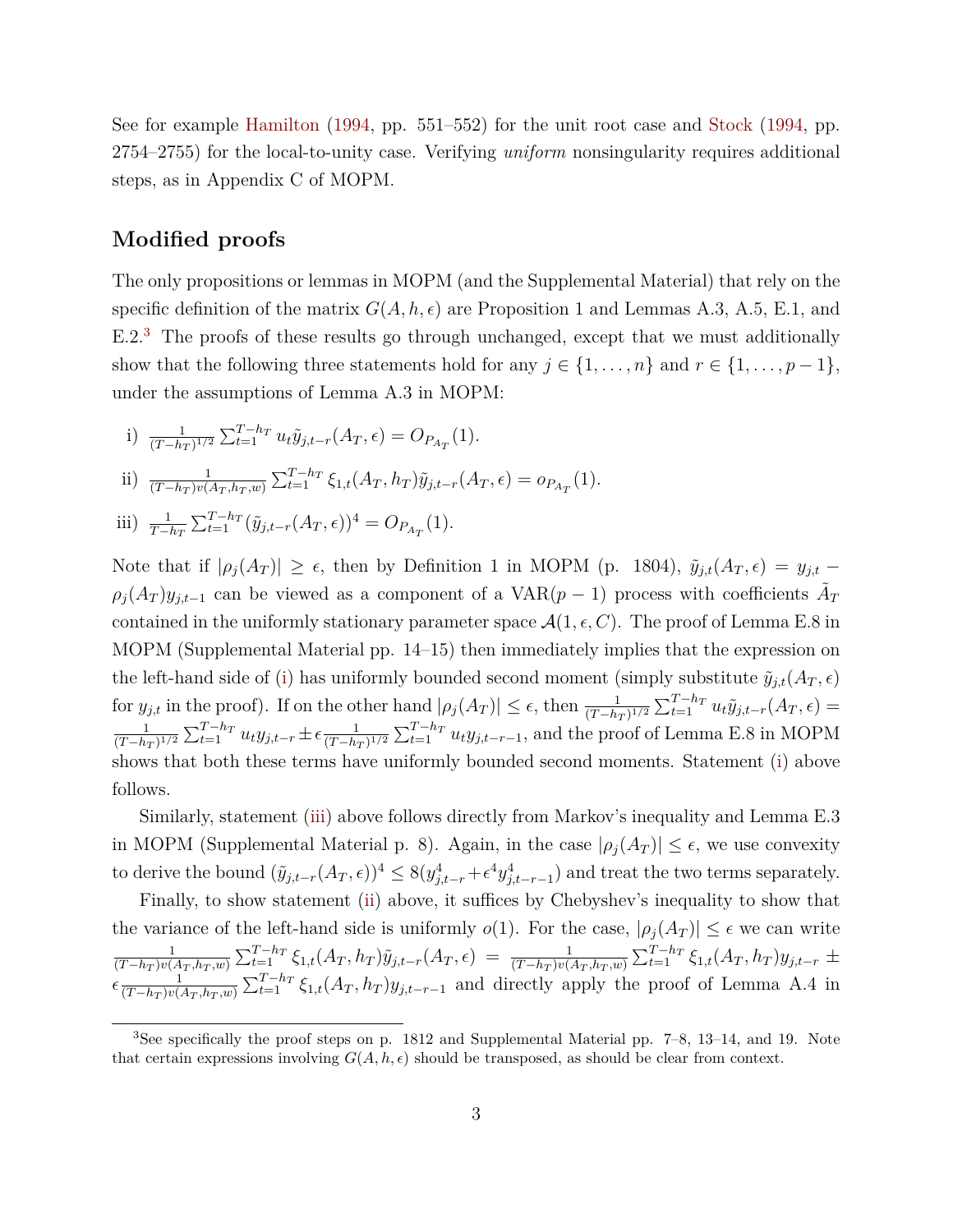MOPM (Supplemental Material pp. 15–18) to the two terms separately. For the case  $|\rho_j(A_T)| \geq \epsilon$ , the variance of the left-hand side in [\(ii\)](#page-2-3) is given by

$$
\frac{1}{(T-h_T)^2} \sum_{t=1}^{T-h_T} \sum_{s=1}^{T-h_T} \frac{E[\xi_{1,t}(A_T,h_T)\tilde{y}_{j,t-r}(A_T,\epsilon)\xi_{1,s}(A_T,h_T)\tilde{y}_{j,s-r}(A_T,\epsilon)]}{v(A_T,h_T,w)^2}.
$$

We now argue that the summands in the double sum are bounded by a constant times  $(1 - \epsilon)^{|t-s|}$ , which yields the desired conclusion. Consider the case  $t \geq s$  (the case  $t < s$ follows by symmetry). As argued above, we can write  $\tilde{y}_{j,t}(A_T,\epsilon) = \sum_{\ell=1}^t \beta_j(\tilde{A}_T,t-\ell)' u_\ell$ , where  $\|\beta_j(\tilde{A}_T,\ell)\| \leq C(1-\epsilon)^{\ell}$  (recall that initial conditions are zero). Assumption 1 in MOPM (p. 1793) implies

$$
E[\tilde{y}_{j,s-r}(A_T,\epsilon)\tilde{y}_{j,t-r}(A_T,\epsilon) | u_{s+1}, u_{s+2}, \dots]
$$
  
= 
$$
E\Big[\tilde{y}_{j,s-r}(A_T,\epsilon)\sum_{\ell=1}^s \beta_j(\tilde{A}_T,t-r-\ell)'u_\ell | u_{s+1}, u_{s+2}, \dots\Big],
$$

where we define  $\beta_j(\tilde{A}_T, \ell) = 0_{n \times 1}$  for all  $\ell < 0$ . Thus,

$$
|E[\xi_{1,t}(A_T, h_T)\tilde{y}_{j,t-r}(A_T, \epsilon)\xi_{1,s}(A_T, h_T)\tilde{y}_{j,s-r}(A_T, \epsilon)]|
$$
  
\n= |E [\xi\_{1,t}(A\_T, h\_T)\xi\_{1,s}(A\_T, h\_T)E{\tilde{y}\_{j,t-r}(A\_T, \epsilon)\tilde{y}\_{j,s-r}(A\_T, \epsilon) | u\_{s+1}, u\_{s+2}, ...}]|  
\n= |E [\xi\_{1,t}(A\_T, h\_T)\xi\_{1,s}(A\_T, h\_T)\tilde{y}\_{j,s-r}(A\_T, \epsilon) \sum\_{\ell=1}^s \beta\_j(\tilde{A}\_T, t-r-\ell)'u\_{\ell}]|  
\n
$$
\leq \sum_{\ell=1}^s ||\beta_j(\tilde{A}_T, t-r-\ell)||E[|\xi_{1,t}(A_T, h_T)\xi_{1,s}(A_T, h_T)\tilde{y}_{j,s-r}(A_T, \epsilon)||u_{\ell}||]
$$
  
\n
$$
\leq \sum_{\ell=1}^s ||\beta_j(\tilde{A}_T, t-r-\ell)|| \times \max_{\tau_1, \tau_2, \tau_3 \leq T} (E[\xi_{1,\tau_1}(A_T, h_T)^4]^2 \times E[\tilde{y}_{j,\tau_2}(A_T, \epsilon)^4] \times E[||u_{\tau_3}||^4])^{1/4}.
$$

Using Assumption 2, Lemma A.7, and Lemma E.3 in MOPM (pp. 1805 and 1815, and Supplemental Material p. 8), we therefore have

$$
\frac{|E[\xi_{1,t}(A_T, h_T)\tilde{y}_{j,t-r}(A_T, \epsilon)\xi_{1,s}(A_T, h_T)\tilde{y}_{j,s-r}(A_T, \epsilon)]|}{v(A_T, h_T, w)^2} \le \text{constant} \times \left(\sum_{\ell=1}^s \|\beta_j(\tilde{A}_T, t-r-\ell)\|\right)
$$
  

$$
\le \text{constant} \times \left(\sum_{\ell=1}^s (1-\epsilon)^{t-r-\ell}\right) \le \text{constant} \times (1-\epsilon)^{t-s},
$$

where the constants do not depend on  $j$ ,  $r$ ,  $s$ ,  $t$ ,  $h_T$ , or  $A_T$ .

 $\Box$